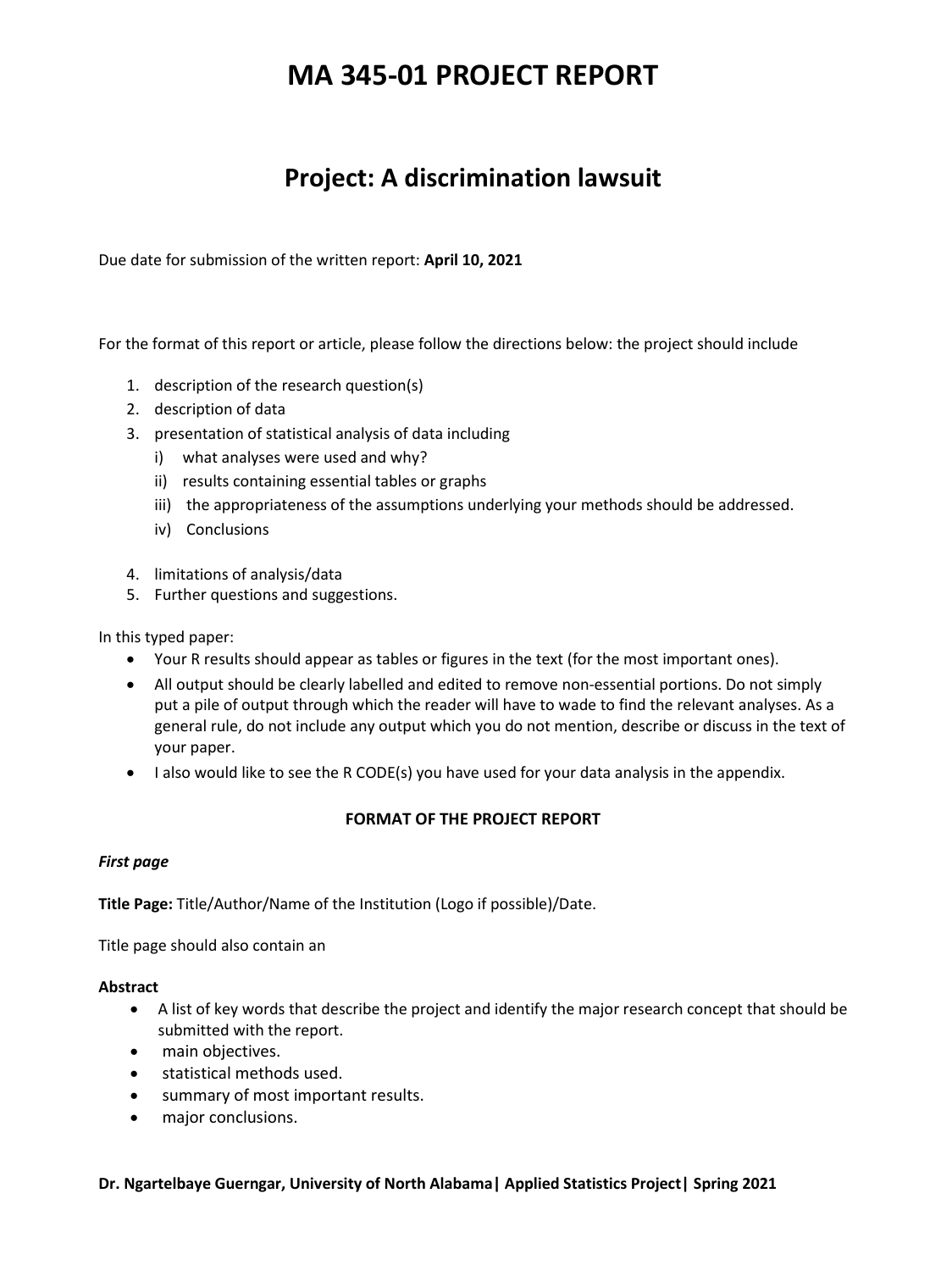# **MA 345-01 PROJECT REPORT**

### *Second page*

**Table of Contents and Lists of Figures and Tables:** The Table of Contents should list section numbers, titles, second level headings and their page numbers.

Then Sections' part should begin…

### **Section 1. Introduction**

should contain the answers for the following questions

- What is the problem? What data are available?
- Why is it important?
- What work has been done on this type of problem before?
- What type of statistical approach are you going to take?

### **Section 2. Background (if necessary)**

- If the problem studied requires a time-consuming description, it may be better to give only a rough outline in the Introduction and to give details in this section.
- If the project involves a lot of 'new' statistical methodology, then it can be covered in this section.

# **Section 3. Statement of Problem and Statistical Analysis Approach**

- Clear & repeatable description of how you tackled the problem.
- Describe statistical methods used.
- Enough information for a knowledgeable person to reproduce the results you are about to present.
- Give results ‐ boxplots, bar charts, histograms, etc. as appropriate.
- Say what statistical package was used, but do not spend time describing the particular operation that package does. (E.g. Do not say, "The data were loaded into R, then such function was used…".)

### **Section 4. Results**

- Actual findings, significant output of tests & analysis
- Must be readable, not pages of computer output
- Include problems encountered, believability of results, accuracy estimates.

### **Section 5. Summary & Conclusions**

- Restate problem, approach & results
- Conclusions you drew (& why?)
- Utility of results
- Subject for further study

### **Dr. Ngartelbaye Guerngar, University of North Alabama| Applied Statistics Project| Spring 2021**